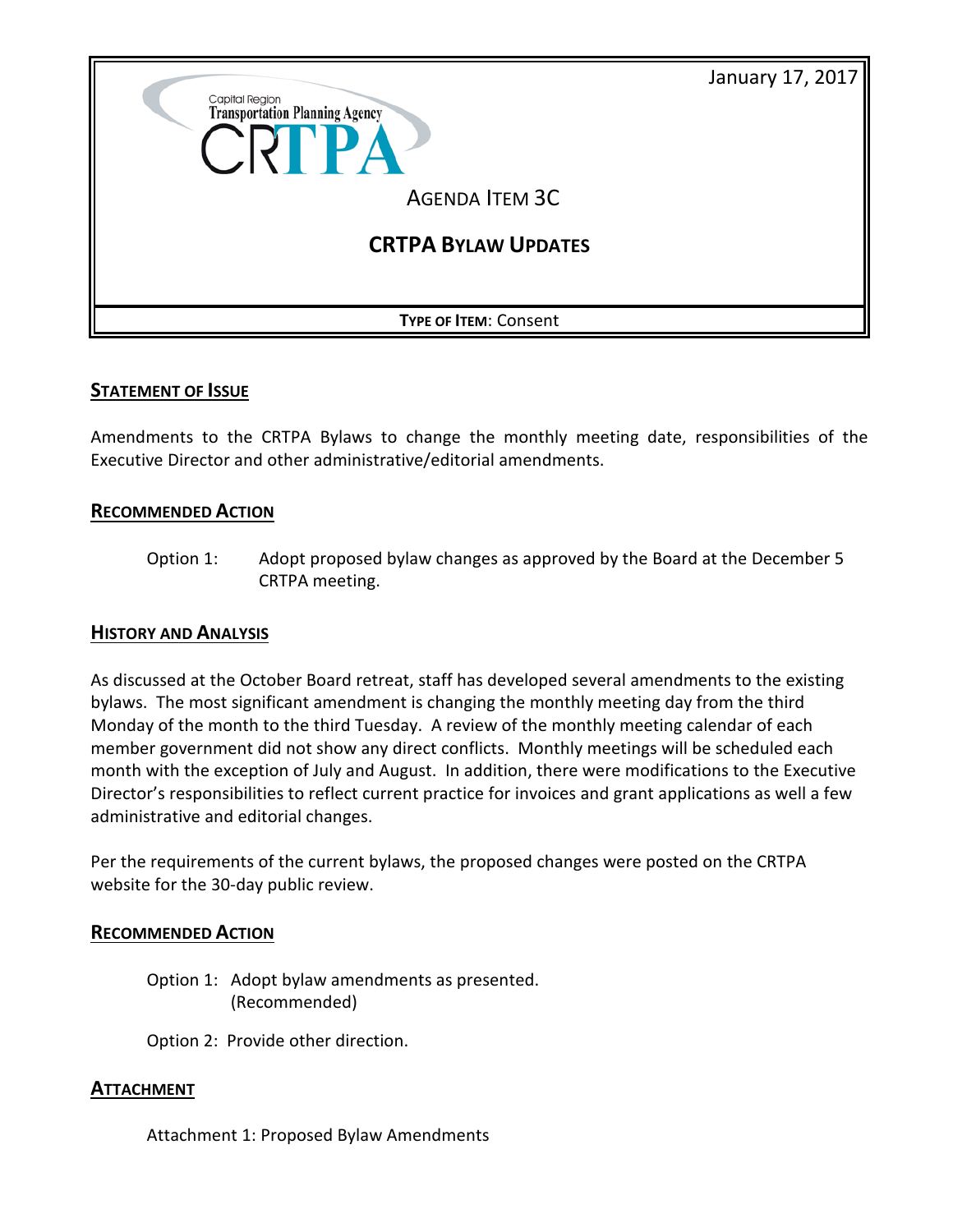### **CAPITAL REGION TRANSPORTATION PLANNING AGENCY REVISED BYLAWS, POLICIES AND PROCEDURES**

Adopted November 2006 Revised June 14, 2014 Revised January 12, 2015 Revised January 17, 2017

- **I. Organization Name**
- **II. Preamble**
- **III. Purpose**
- **IV. CRTPA Bylaws**
- **V. CRTPA General Policies**
- **VI. CRTPA Specific Policies**
- **VII. CRTPA Long-Range Transportation Plan Amendment**
- **VIII. Funding**
- **IX. Notices**

### **I. Organization Name**

The name for the Metropolitan Planning Organization is the Capital Region Transportation Planning Agency (CRTPA).

### **II. Preamble**

The following sets forth the Bylaws, Policies and Procedures that shall serve to guide the proper functioning of the urban transportation planning process by the CRTPA. The intent is to provide policies and procedures for the CRTPA and its Standing Committees for fulfilling the requirements of the Interlocal Agreement that creates the CRTPA; the applicable provisions of federal law; and the applicable provisions of Chapter 339, Florida Statutes. Any interpretations of the Interlocal Agreement by these bylaws shall be the preferred interpretation for the CRTPA unless there is a direct and express conflict with the Interlocal Agreement. Furthermore, all provisions contained in these Bylaws shall be interpreted to be consistent with all applicable state and federal law.

### **III. Purpose**

Pursuant to Section 339.175, Florida Statutes, the purpose of the CRTPA is:

A. To assist in the safe and efficient management, operation, and development of surface transportation systems embracing various modes of transportation in a manner that will maximize the mobility of people, freight and goods within and through the metropolitan area of this state, foster economic growth and development within and through urbanized areas of this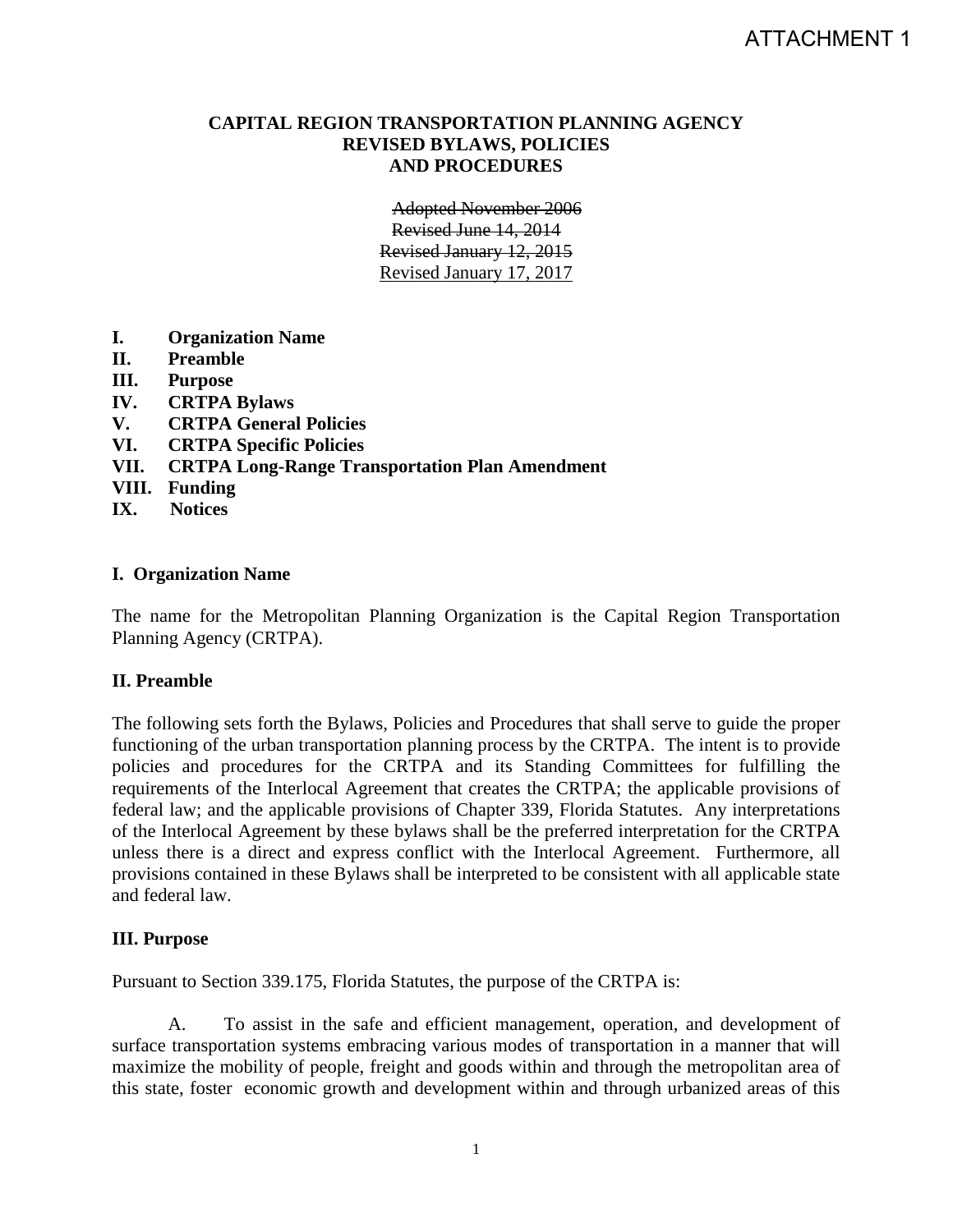state and minimize, to the maximum extent feasible for transportation-related fuel consumption, air pollution, and greenhouse gas emissions through metropolitan transportation planning processes;

B. To develop, transportation plans and programs, in cooperation with the state and public transit operators, which plans and programs provide for the development and integrated management and operation of transportation systems and facilities, including pedestrian walkways and bicycle transportation facilities that will function as multi-modal and an intermodal transportation system for the metropolitan area;

C. To ensure that the process is integrated with the statewide planning process the CRTPA shall implement and ensure a continuing, cooperative, and comprehensive transportation planning process that considers all modes of transportation based on the complexity of the transportation problems to be addresses and results in coordinated plans and programs consistent with the comprehensively planned development of this affected metropolitan area in cooperation with the Florida Department of Transportation ("Department");

D. To develop plans and programs that identify transportation facilities that should function as an integrated metropolitan transportation system, giving emphasis to facilities that serve important national, state and regional transportation functions.

# **IV. CRTPA Bylaws**

# **A. Membership and Board Membership**

1. As designated by the Governor of the State of Florida, and as reflected in Article 4, Section 4.01(a) of the 2014, Interlocal Agreement, the CRTPA shall consist of voting representatives from Leon County, Gadsden County, Jefferson County, and Wakulla County; the City of Tallahassee, the City of Midway, the City of Quincy, the City of Chattahoochee, the City of Greensboro, the City of Gretna, and the Town of Havana; the Leon County School Board; and one non-voting representative from the Department of Transportation.

| <b>Governmental Entity</b> | <b>Number</b><br>оf<br><b>Members</b> | <b>Voting</b><br><b>Points</b> |
|----------------------------|---------------------------------------|--------------------------------|
| Leon County School Board   |                                       |                                |
| Jefferson County *         |                                       | 4                              |
| Gadsden Cities **          |                                       | 5                              |
| Wakulla County ***         |                                       | 8                              |
| Gadsden County             |                                       | 8                              |
| Leon County ****           |                                       | 37                             |
| City of Tallahassee *****  |                                       | 37                             |
| Total                      |                                       | 100                            |

The weighted vote of the voting members is as follows: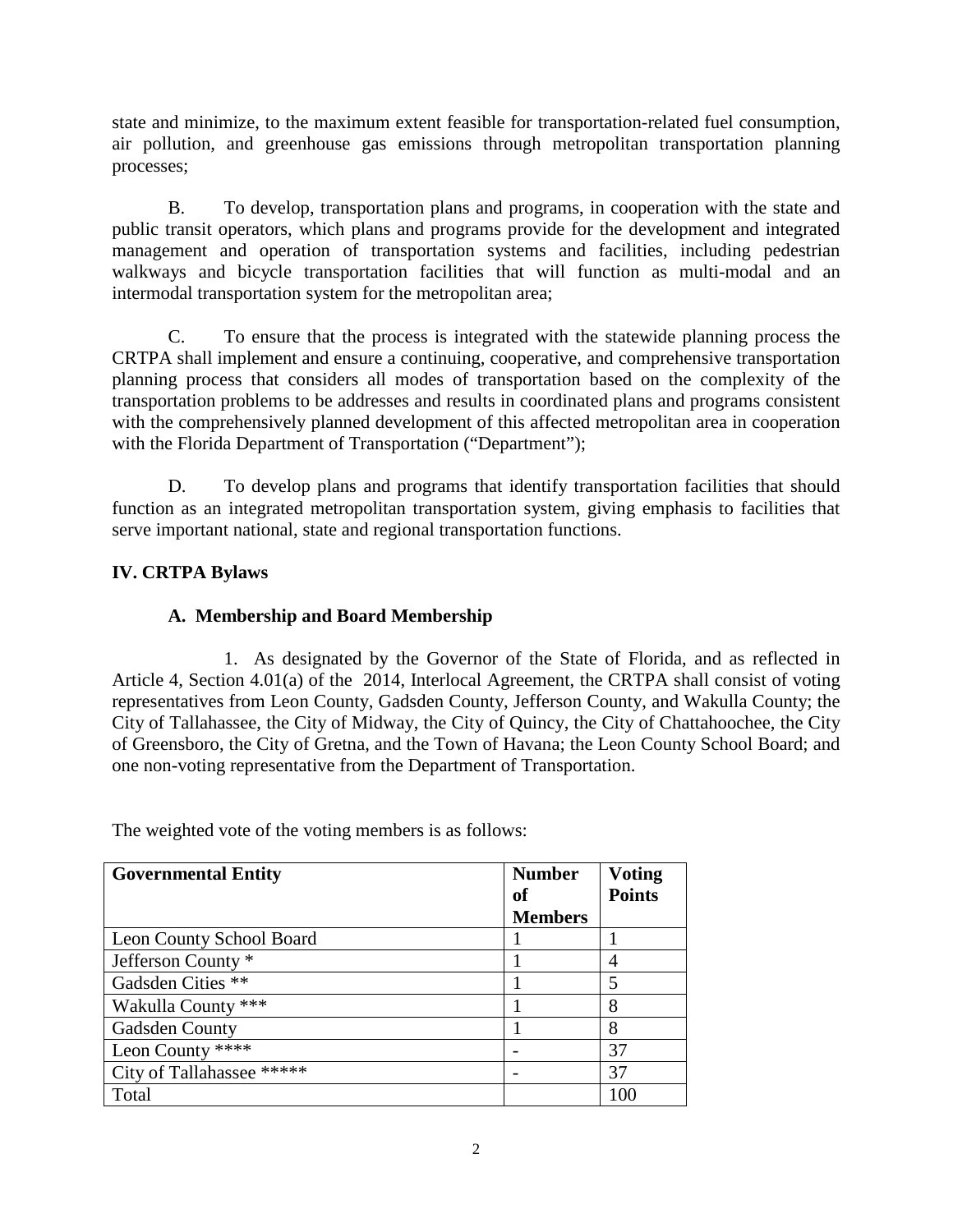As provided in Section 4.01(a)(1) of the Interlocal Agreement, for Leon County and the City of Tallahassee, the number of voting points is determined by the number of voting members as agreed upon by the Leon County Board of County Commissioners and the City of Tallahassee respectively.

\* The County Representative will also represent the City of Monticello.

- \*\* The Cities of Chattahoochee, Greensboro, Gretna, Havana, Midway and Quincy will consolidate their membership and weighted vote into one membership.
- \*\*\* The County Representative will also represent the Cities of St. Marks and Sopchoppy.
- \*\*\*\* The number of voting members is determined by the Leon County.
- \*\*\*\*\* The number of voting members is determined by the City of Tallahassee.

2. The City of Tallahassee and Leon County commissions may change the number of their members to serve as members of the CRTPA Board no more than once annually. Similarly, Cities consolidating their memberships and weighted vote, may reverse such consolidation no more than once annually. Should any membership adjustments be made pursuant to this section, the governmental entity shall notify the Executive Director of the CRTPA in writing of such change. The written notice shall specifically reference this section as the basis for the change.

3. Board members from participating governments which have one voting member may designate an alternative member of that government to vote in the absence of the appointed member. Such designation may be changed no more frequently than annually, unless the alternate leaves office. A participating governmental entity that selects an alternative member shall notify the CRTPA in writing of that selection. No Board Member may vote by proxy.

4. As provided by Section 6.04 of the Interlocal Agreement, the Board may delegate authority to one or more of its members to act on behalf of the Board and may delegate certain duties to the Executive Director.

> a. Delegation to one or more Board Members shall be pursuant to a majority vote of the Board, which shall identify the member(s) to whom authority is delegated, specify the scope (and time period if appropriate) for the delegation, and whether action of the Board member(s) shall be subject to Board ratification or approval. Any such delegation shall be subject to the requirements of the Sunshine Law, when applicable. The scope and time period of the delegation shall be appropriate for the intended purpose, and shall be limited as necessary to comply with law. When practicable, the action of the Board members shall be subject to Board ratification or approval.

> b. Delegation to the Executive Director shall be pursuant to a majority vote of the Board, which shall specify the scope, direction and purpose for the delegation and whether the action of the Executive Director shall be subject to ratification or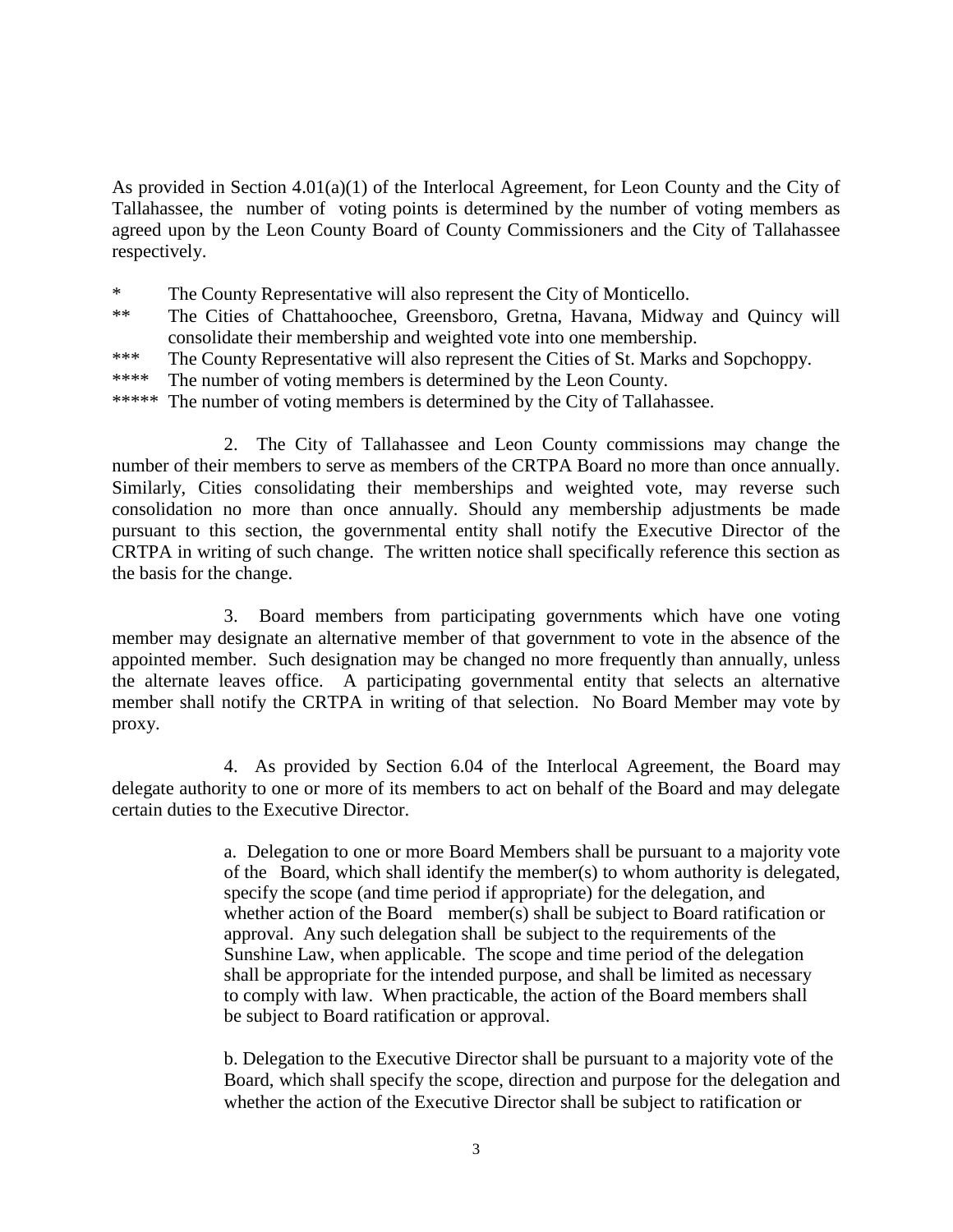approval of the Board, Board members or the Chairperson. Delegation to the Executive Director shall be subject to such limitations in scope, direction and supervision by the Board as appropriate for the intended purpose and as necessary to comply with law.

# **B. Membership Term of Office**

1. The membership and terms of elected officials as voting members of the CRTPA Board shall be as prescribed in Section 339.175(3) and (4), Florida Statutes, and Sections 4.01 and 4.02 of the Interlocal Agreement. Board members from participating governments which have one voting member may appoint a substitute member to serve as a member of the CRTPA Board no more frequently than once annually, unless the member leaves office.

2. a. The term of office of members of the CRTPA shall be four years. The membership of a member who is a public official automatically terminates upon said official leaving the elective or appointive office for any reason, or may be terminated by a majority vote of the total membership of the governmental entity represented by the member. A vacancy shall be filled by the original appointing entity. A member may be appointed for one or more additional four year terms. Where Counties and Cities have elected to consolidate their memberships and weighted vote, the term of the representative member or members shall be no less than one year from the date of designation by the consolidated entity represented by the member.

2. b. Any governmental entity performing any actions under this section shall notify the CRTPA in writing of such actions.

3. The CRTPA may also provide for other non-voting advisors as needed.

# **C. Officers and Duties**

1. The CRTPA Board shall hold an annual organizational meeting no later than the last Board meeting of the calendar year for the purpose of electing the following officers from its voting membership:

- Chairperson
- Vice-Chairperson
- Representative to the Florida Metropolitan Planning Organization Advisory Council
- Alternate representative to the Florida Metropolitan Planning Organization Advisory Council

The Chairperson and Vice-Chairperson shall be members of different member governments.

2. Officers shall be elected by a majority of the votes of members present at the organizational meeting. The Chairperson and Vice-Chairperson shall serve a term of one year. The representative and alternate to the Florida Metropolitan Planning Organization Advisory Council shall serve a term of three years.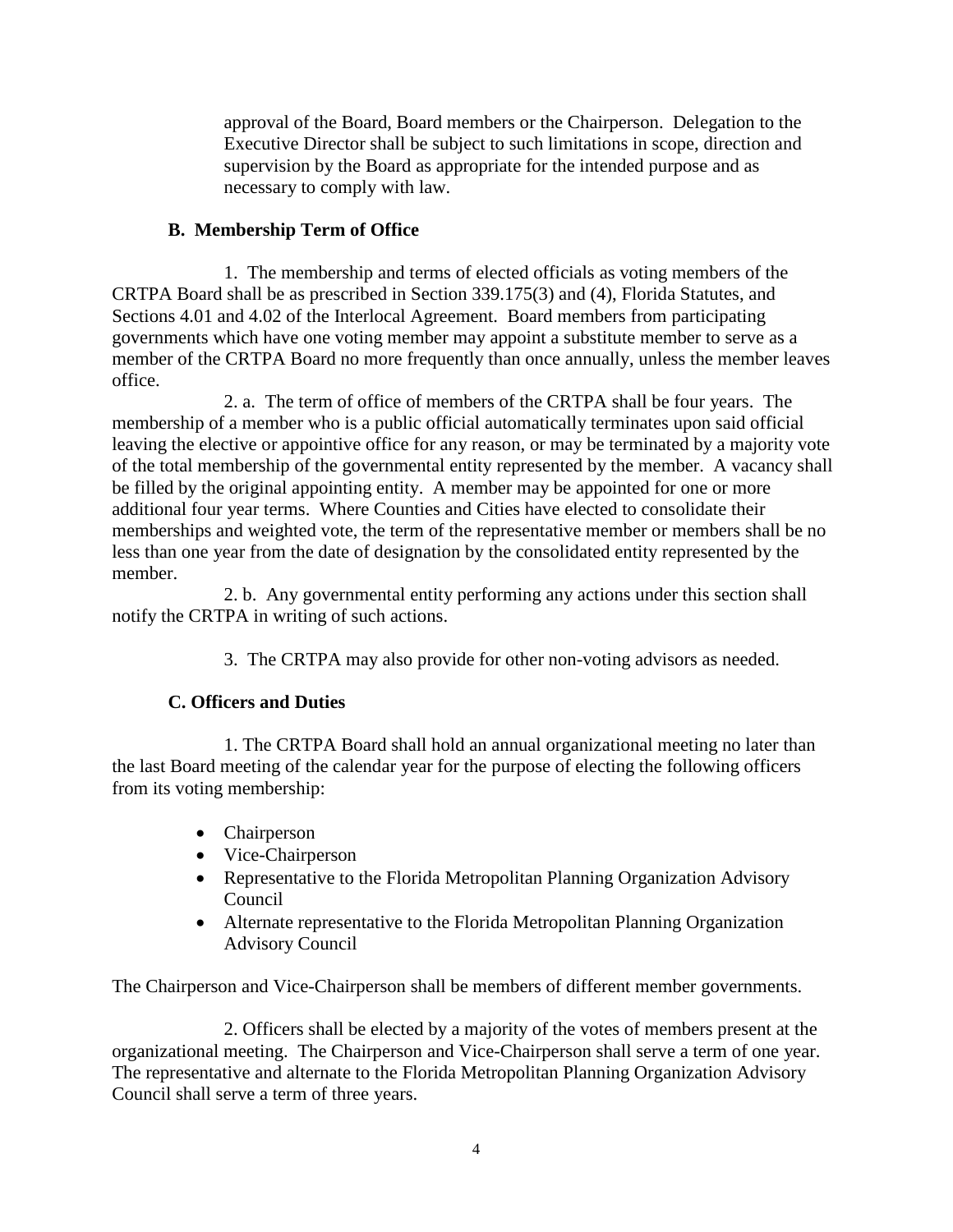3. The Chairperson shall preside at all meetings and shall sign official documents of the CRTPA. In the event of the Chairperson's absence, or at the Chairperson's direction, the Vice-Chairperson shall assume the powers and duties of the Chairperson. In the absence of both a Chairperson and Vice-Chairperson at a regular or special Board meeting, a temporary Chair shall be elected by majority vote at said meeting to serve as Chairman of the meeting, for this meeting alone. The Chairperson shall:

- a. Sign, on behalf of the MPO, resolutions, contracts, deeds, certifications, vouchers and all other instruments whether relating to real or personal property or otherwise;
- b. Appoint subcommittees as needed;
- c. Approve or revise the final agenda presented by the Executive Director;
- d. Accept agenda items from other MPO members, with advice of the Executive Director to ensure that the addition is submitted on a timeline that allows them to be fully staffed and distributed with the regular agenda materials;
- e. Draft the annual performance evaluation of the Executive Director, distribute it to MPO membership for comments, and develop the final evaluation for MPO approval;
- f. Have authority to approve CRTPA expenditures of greater than \$5,000, but no greater than \$25,000;
- g. Have authority to approve certain personnel actions, such as salary adjustments, disciplinary actions, and final approval of staff evaluations completed by the Executive Director;
- h. Perform such other duties as, from time to time, may be assigned by the Board.

4. If the chair is unable to serve the remainder of the chair's term, the vice-chair shall automatically become the chair and the CRTPA shall elect a new vice-chair. In the event of the permanent inability of the Chairperson or Vice-Chairperson of the CRTPA to serve, a new officer(s) will be elected from the membership at the next meeting.

### **D. Administration**

The administration of the CRTPA shall be as set forth in Sections 6.01 through 6.05 of the Interlocal Agreement. The Chairperson shall serve as the principle administrative officer of the Board. The Executive Director shall serve as the principal administrator of the MPO's operations and staff and shall have responsibility for advising the Board regarding official MPO business and administration.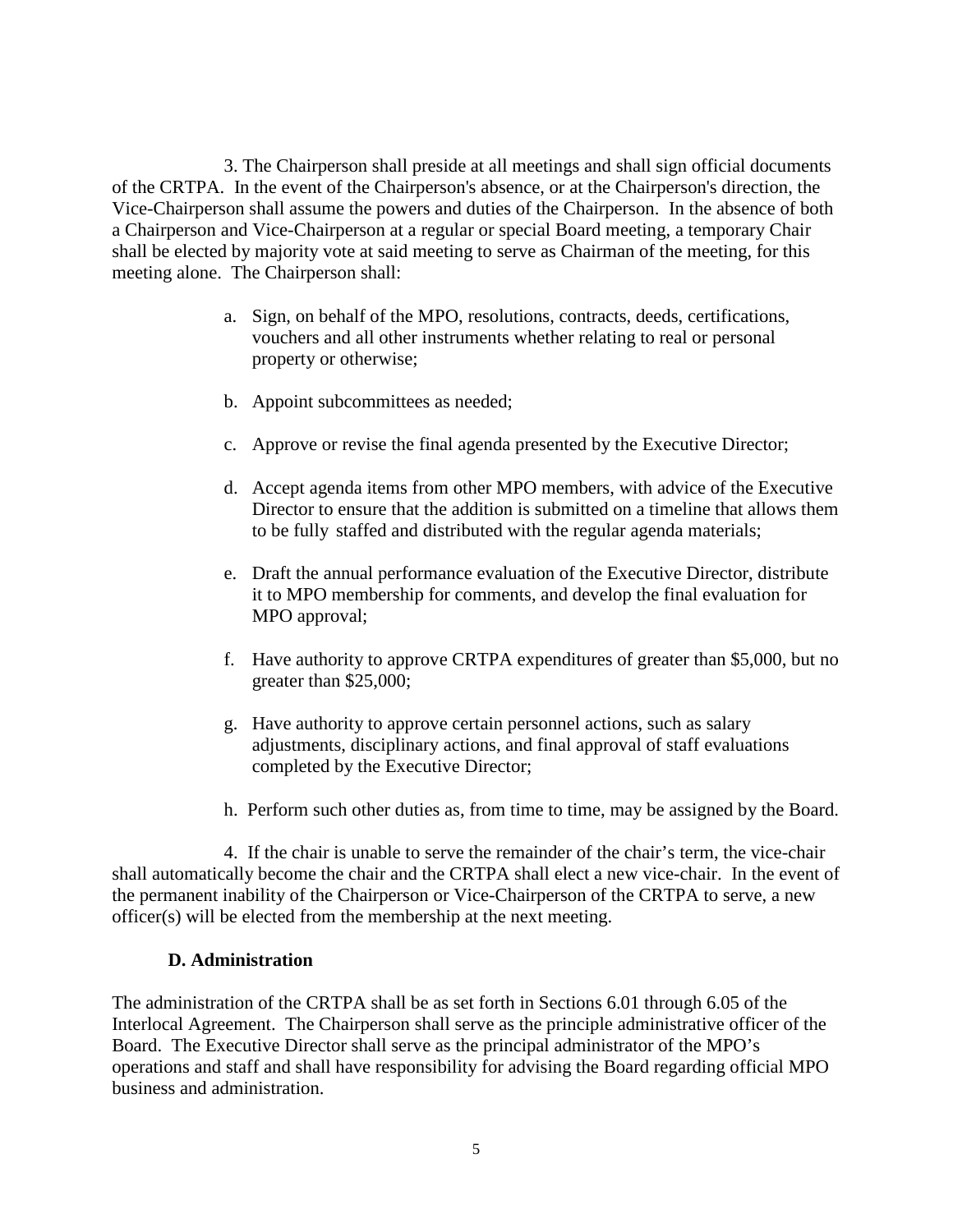1. The Executive Director shall serve at the pleasure of the Board and shall report directly to the CRTPA Board for all matters regarding the administration and operation of the CRTPA and any additional personnel as deemed necessary. A subcommittee of the Chair, the Vice-Chair and immediate past Chair will conduct the annual performance evaluation of the Executive Director and deliver their findings to the Board for its review and approval. CRTPA staff will report directly to the Executive Director and serve at the pleasure of the director. The Executive Director shall have authority to:

- a. Approve expenditures for the normal operations of staff not to exceed \$5,000;
- b. Approve routine staff travel;
- c. Hire, fire, assign duties to, and evaluate CRTPA staff, subject to review and concurrence of the Chairperson; and

d. Sign invoices, grant applications, and routine communications with local, state and federal agencies, except in those instances when the signature of the chair is required.

2. The Executive Director, or designee, is responsible for the CRTPA meeting minutes and all notices and agendas for future meetings. The Executive Director shall also perform such other and additional duties as are necessary to carry out the objectives and functions of the CRTPA and the directives from the CRTPA membership.

3. The CRTPA General Counsel shall be under a legal services contract, the term of which is not to exceed thirty-six (36) months and shall serve at the pleasure of the Board and shall perform such duties as are assigned by the Board, the Chairperson or the Executive Director.

### **E. Meetings**

1. Regular meetings of the CRTPA shall be held as needed in the Tallahassee City Commission Chambers or other locations designated by the Chairperson. Regular meetings will be held no less frequently than every two months, or six times a year.

2. Meetings will be held on the third Monday Tuesday of any given each month, with the exception of July and August and such other times as scheduled by the Chairperson. Meeting dates will be adjusted by the Chairperson to accommodate holidays or other conflicts.

3. Special meetings of the CRTPA may be called by the Chairperson, or in the absence of the chair, by the vice-chair. Special meetings may also be called on the initiative of four (4) or more voting members petitioning the chair.

4. There must be majority representation to constitute a quorum for the transaction of business. A quorum is defined as 51% of the voting interest of the CRTPA. An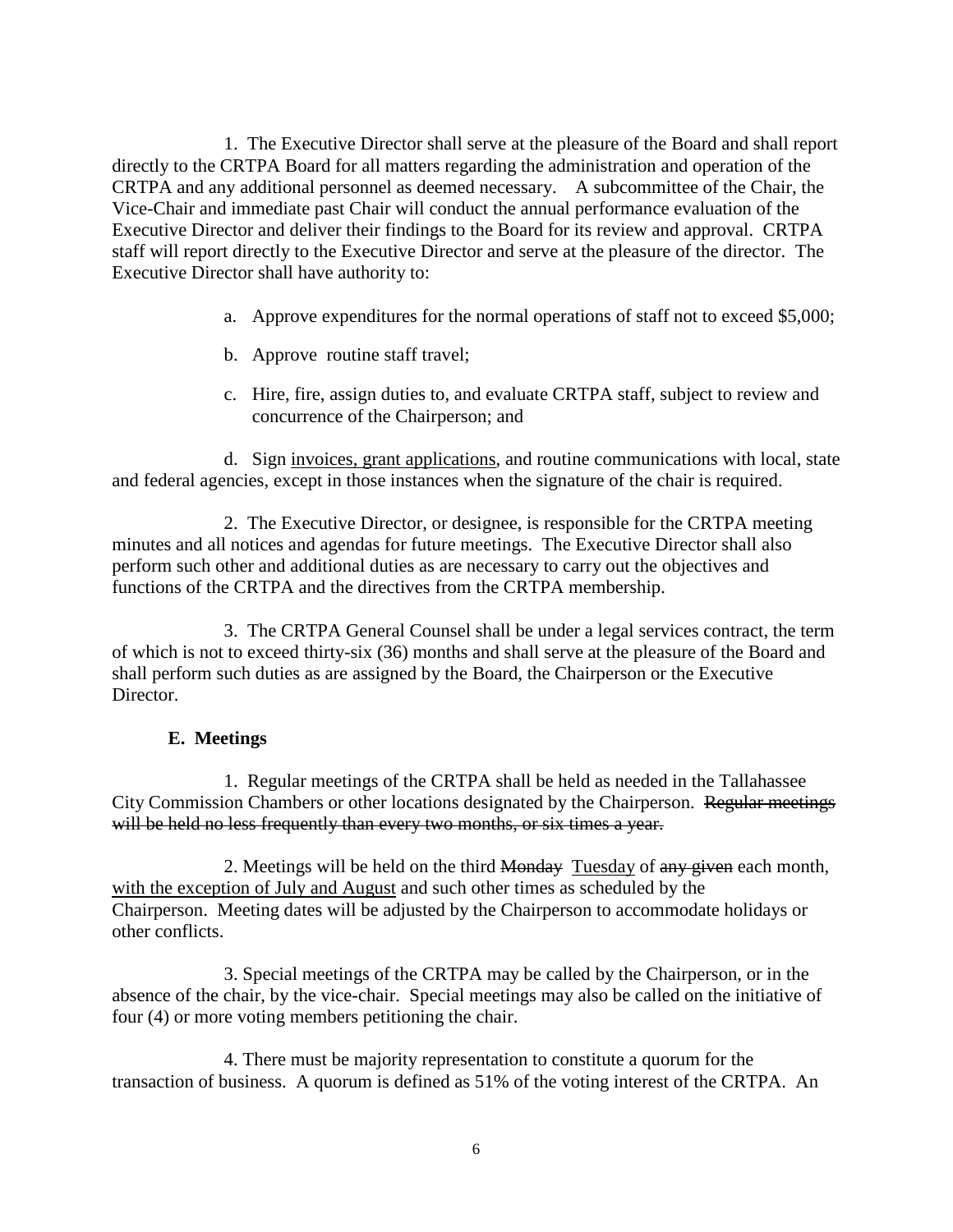affirmative vote shall consist of a majority vote of the total quorum present. A quorum must be present for any matters to be voted on at any duly called CRTPA meeting.

5. Agenda materials for the CRTPA meetings shall be distributed to Board Members no later than seven days prior to the meeting, unless otherwise decided by the Chairperson. Supplemental materials shall be provided to the Board Members as soon as practicable.

6. Meetings will be open to the public. Citizen comments and suggestions are welcomed. Any group which requests in writing will be notified of CRTPA meetings. Members of the public are allowed to speak on any items not on the Agenda during the Public Comment period, with established time limits, and by providing a Speaker Card at the CRTPA meeting as set out in section F. Members of the public are allowed to comment on items on the agenda at the appropriate time following the same established rules for time limits and providing speaker cards.

7. The CRTPA may choose to hold workshops from time to time. A quorum shall not be necessary for conducting a workshop; however, all workshops shall be noticed in the same manner as regular meetings of the CRTPA.

8. The most current edition of Roberts Rules of Order Revised is the adopted rule of meeting procedure. The Chairperson (or the Vice Chairperson when serving as Chairperson) shall preside at all meetings.

9. The General Counsel or his designee shall serve as the "parliamentarian. The CRTPA General Counsel shall advise the Chairperson and the Board at the direction of the Chairperson.

10. CRTPA meetings will be recorded and minutes will be prepared.

11. Where a Super-Majority Vote is required by the Interlocal Agreement or CRTPA Bylaws, such Super-Majority Vote shall be defined as two-thirds of the vote of the Board members in attendance and no less than 67 votes points, regardless of the number of members in attendance.

12. The Executive Director shall serve as the clerk of the CRTPA.

13. As necessary, subcommittees and the chair of subcommittees shall be designated by the chair to investigate and report on specific subject areas of interest to the CRTPA. A subcommittee shall consist of at least three members.

## **F. Citizen Participation at Board Meetings**

1. Citizen comments will be accepted during the meeting.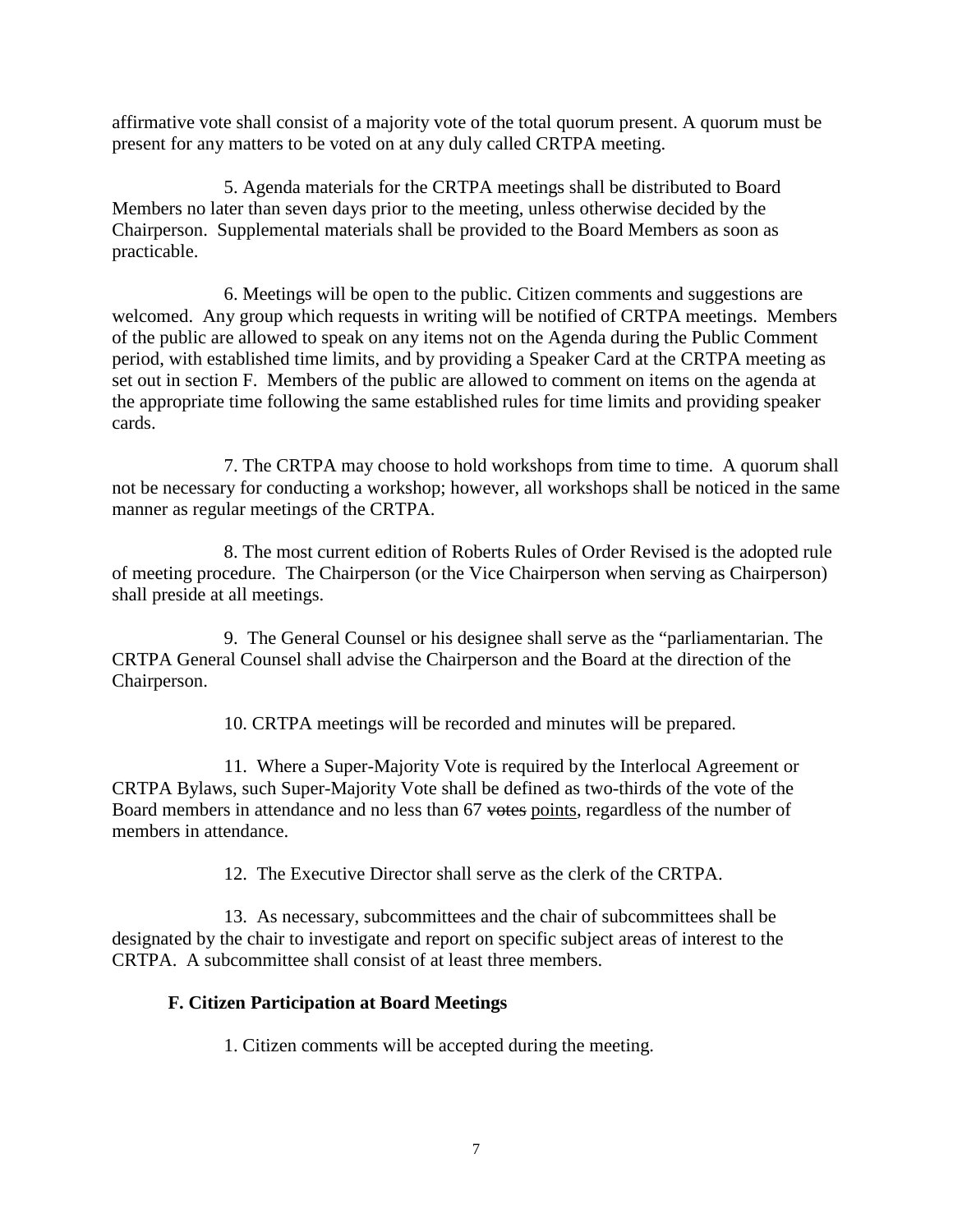2. Citizens may speak on issues related to the approved agenda or any issue for which the CRTPA has the statutory authority to act upon.

3. Citizens will complete a Request to Speak card. In order to maintain an orderly flow of public comment, citizens will be asked to complete a Request to Speak card. If the citizen is unable to complete the card, s/he will be assisted by the CRTPA staff.

4. Citizens will be allowed to speak for three minutes.

5. Large groups of citizens wishing to speak are encouraged to designate a spokesperson to represent their views.

# **G. Bylaw Amendments**

The CRTPA Bylaws may be amended by a majority vote of the CRTPA. Proposed amendments shall be considered at the annual organizational meeting or at any other CRTPA meeting with thirty (30) days' notice of the proposed amendment. The CRTPA Board may adopt resolutions as necessary to implement, supplement or clarify the CRTPA Bylaws, but shall not substantively alter the policies or procedures contained in the Bylaws except upon a Super-Majority Vote. No less often than annually, the Board shall consider amendments to the Bylaws to incorporate prior resolutions issued by the Board, as appropriate.

# **H. Creation of Committees**

The following committees have been created by the CRTPA, are ratified herein and shall serve as standing committees, with membership subject to appointment by the CRTPA Board:

1. The Technical Advisory Committee (TAC), which shall function as provided in Section 339.175(6)(d) and (8)(b), Florida Statutes, and as otherwise directed by the CRTPA Board. The TAC serves at the pleasure of the Board.

- a. The TAC serves in an advisory capacity to the CRTPA on matters related to coordinating transportation planning and programming including, but not limited to, review of CRTPA related transportation studies, reports, plans and programs. The TAC shall assist the CRTPA by providing technical resources and recommendations as requested.
- b. The membership of the TAC must include, whenever possible, planners; engineers; representatives of local aviation authorities, port authorities, and public transit authorities or representatives of aviation departments, seaport departments, and public transit departments of municipal or county governments, as applicable; the school superintendent of each county within the jurisdiction of the CRTPA or the superintendent's designee; and other appropriate representatives of affected local governments.
- c. In addition to any other duties assigned to it by the CRTPA or by state or federal law, the TAC is responsible for considering safe access to schools in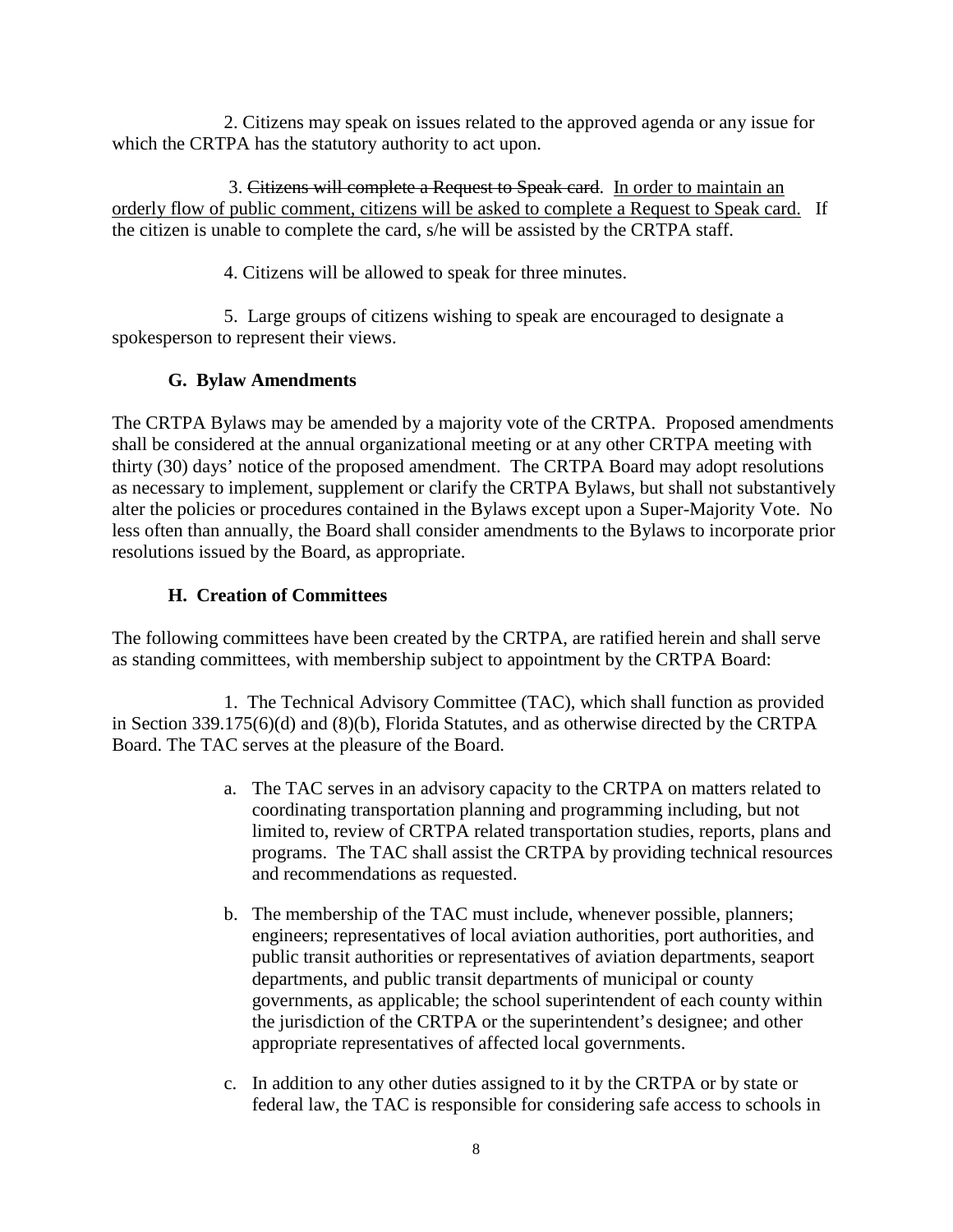its review of transportation project priorities, long-range transportation plans, and transportation improvement programs, and shall advise the CRTPA on such matters.

- d. In addition, the TAC shall coordinate its actions with local school boards and other local programs and organizations within the metropolitan area which participate in school safety activities, such as locally established community traffic safety teams. Local school boards must provide the CRTPA with information concerning future school sites and in the coordination of transportation service.
- e. The TAC shall have additional advisory (non-voting) members as the CRTPA deems advisable.
- f. Each member of the TAC is expected to demonstrate interest in the technical advisory committee's activities through attendance at the regularly scheduled meetings except for reasons of an unavoidable nature. A majority of the TAC may recommend the removal of any member who fails to attend, or arrange for an alternate to attend, three or more meetings in a one-year period. Such recommendations shall be forwarded to the appointing agency or governmental unit through the CRTPA Executive Director.

2. The Citizens Advisory Committee (known as the Citizens Multimodal Advisory Committee)(CMAC), which shall function as provided in Section 339.175(6)(e)1. and (8)(b), Florida Statutes, and as otherwise directed by the CRTPA Board. The CMAC serves at the pleasure of the Board. The membership on the CMAC must reflect a broad cross-section of local residents with an interest in the development of an efficient, safe, and cost-effective multimodal transportation system. Minorities, the elderly, and the handicapped must be adequately represented as well as representatives and users of various transportation modes.

- a. The community at large shall be represented in the transportation planning process by the CMAC. The CMAC serves in an advisory capacity to the CRTPA for the purpose of assisting in the formulation of the CRTPA's goals and objectives, seeking reaction to planning proposals and providing comment with respect to the concerns of various segments of the population regarding their transportation needs.
- b. Notwithstanding the above provisions, the CRTPA may, with the approval of the department and the applicable federal governmental agency, adopt an alternative program or mechanism to ensure citizen involvement in the transportation planning process.

## **V. CRTPA General Policies**

A. The CRTPA agenda will include sections for Action, Information, and Citizen Involvement. Agenda items for Board action will be divided into consent, discussion and action sections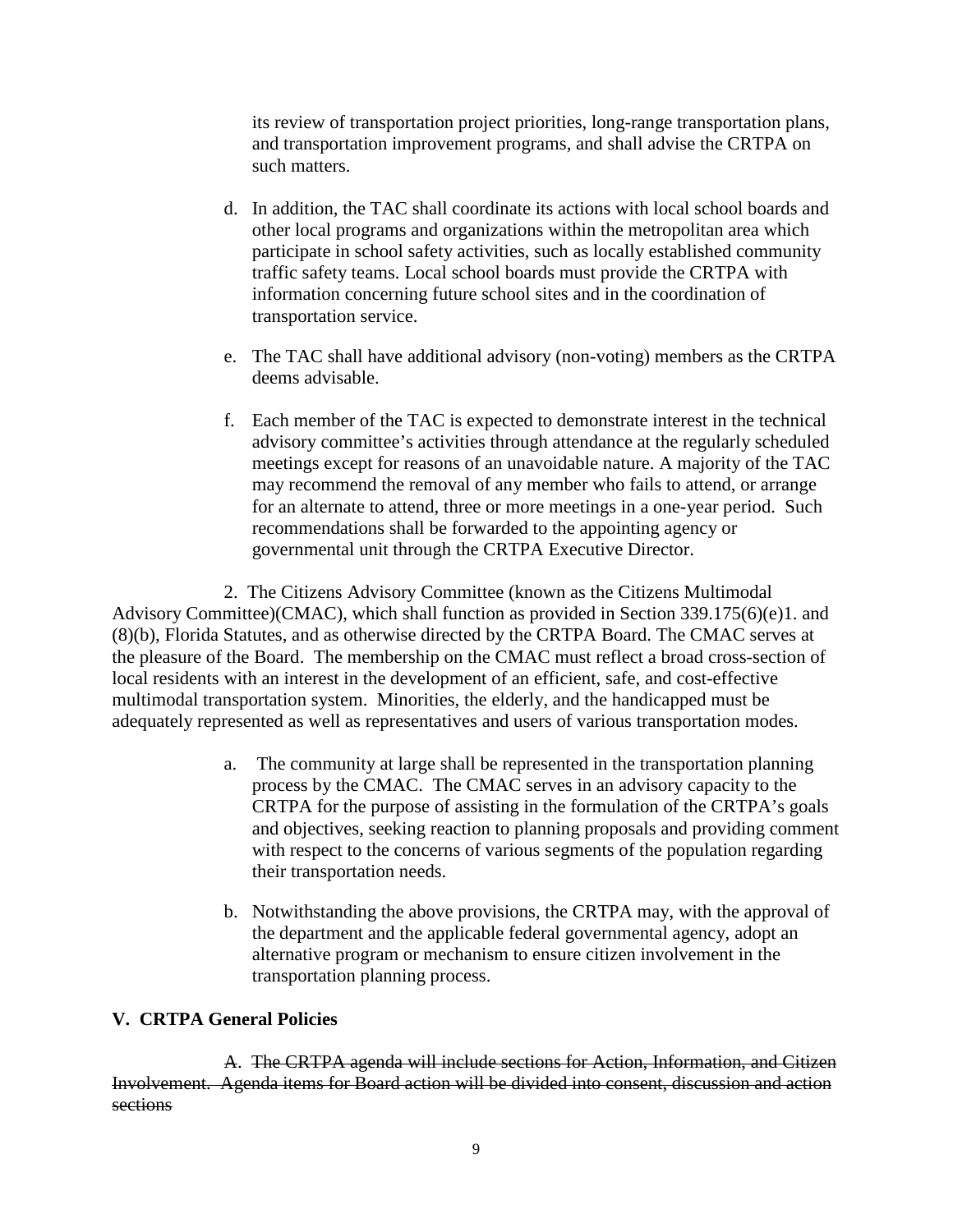A. B. The CRTPA agenda will be limited to required items only as determined by the Chairperson. Board Members are requested to coordinate with the Executive Director on those items that they wish to have considered, so that they can be adequately staffed prior to being heard by the Board.

 $\underline{B}.\overline{C}$ . The Executive Director is directed to assist the Chairperson in scheduling important matters for Board consideration, where practicable, for at least one discussion meeting prior to scheduling the matter for Board action at a subsequent meeting. Notwithstanding the foregoing, unless otherwise provided by law, Board action shall not be delayed nor subject to challenge simply because it was acted upon at the same meeting at which it was first discussed by the Board. Workshops, retreats and delegated subcommittees of Board Members shall also be considered as methods of exchanging information and opinions on and focusing the analysis of important matters that may later come before the Board for action.

C.D. No other governmental organization shall preclude the scheduled convening or adjournment time of the CRTPA.

# **VI. CRTPA Specific Policies**

A. Any policy that affects planning efforts and not administration nor procedural policies of the CRTPA shall be adopted solely by resolution and not become part of these bylaws. Examples of this are resolutions that promote bicycle and pedestrian transportation, preservation of right-of-way, and consideration of the needs of the Transportation Disadvantaged in plan development. All resolutions will be kept in a separate section of each member's agenda book for reference purposes.

B. A majority vote will be required by the CRTPA when amending, adding, or deleting projects from the Transportation Improvement Program, the Priority Project List, any Project Development and Environment Study, and any intersection improvement study requiring the approval of the CRTPA.

## **VII. Modifications to the Long Range Transportation Plan**

A. A request to amend the Long Range Transportation Plan may be initiated by the CMAC, the TAC, the CRTPA, or another governmental agency. Members of the CRTPA will be notified of a request to amend the Long-Range Transportation Plan.

AB. A request to amend the Long Range Transportation Plan will be reviewed by the TAC to determine the technical applicability of the proposal for plan inclusion or removal and the CMAC recommendation, CRTPA Staff recommendation, and the recommendation of the TAC will be forwarded to the CRTPA Board.

BC. If the CRTPA Board determines that the proposed amendment should be considered, the CRTPA Board may initiate the established plan amendment process in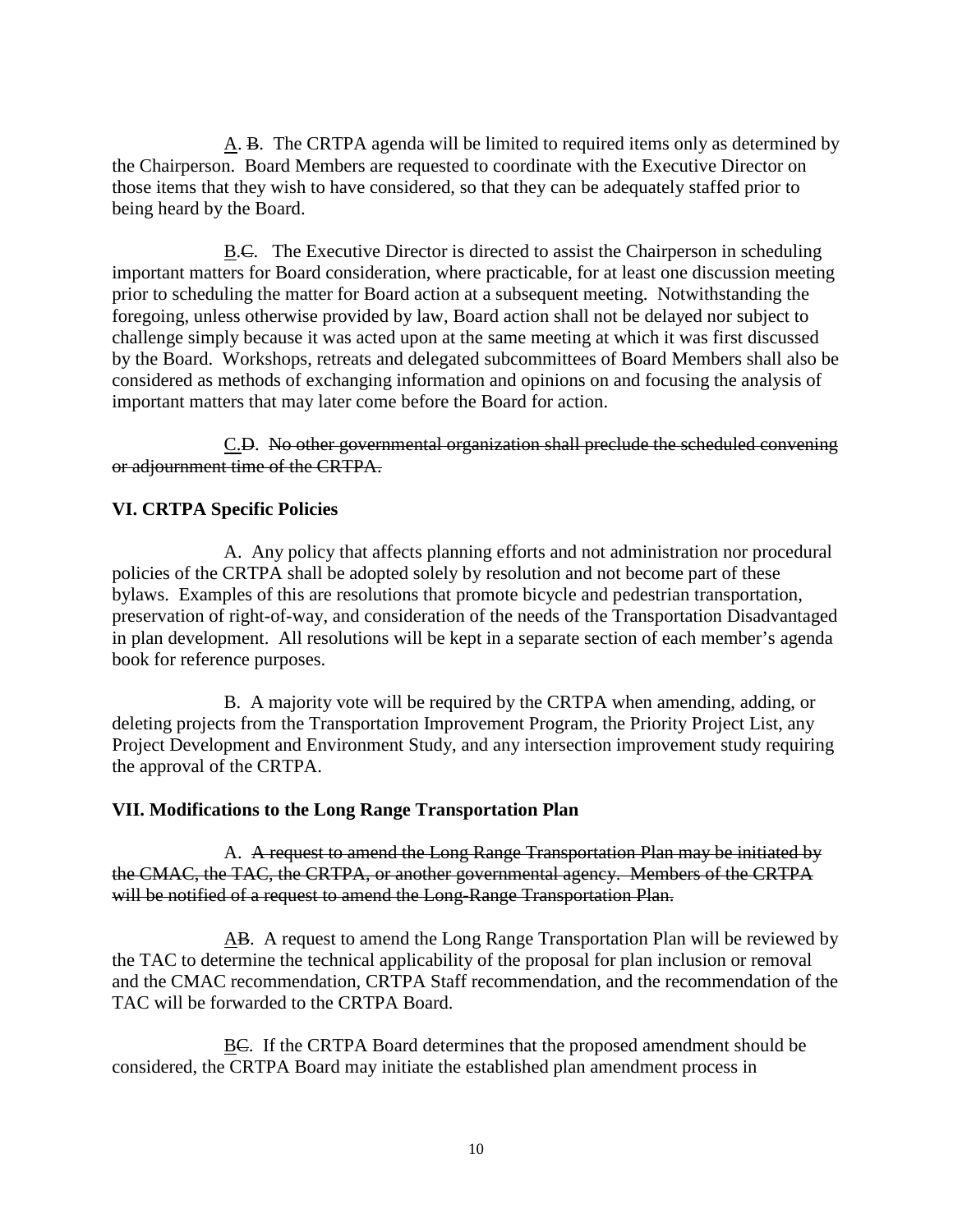compliance and consistent with procedures established in Chapter 339 Florida Statutes and all applicable federal code.

CD. In addition to the required public notification and public hearing of the plan amendment(s), efforts to communicate the plan amendment to the traditionally underserved (populations protected by Title VI of the Civil Rights Act of 1964) will be made and documented.

### **VIII**. **Funding of the CRTPA**

A. Each member government shall pay a proportional share of the operating costs of the CRTPA, over and above the amount annually provided by federal and state sources. Proportional costs are based on population. To the extent that funding allocated for MPO CRTPA operations is exceeded by expenses, the balance shall be funded by the members, with the exception of the Leon County School Board, in proportion to their weighted vote without consideration of the weighted vote of the Leon County School Board. The Leon County School Board shall provide in-kind services in lieu of direct funding for MPO CRTPA operations. Unless otherwise agreed by the parties hereto, any change in the weighted voting occurring during the MPO's CRTPA's fiscal year shall result in a proration of financial responsibility of the members.

B. The CRTPA staff will perform only those services required by applicable Federal Code and State Statute. If tasks are requested by the CRTPA that are not part of the statutory duty of the CRTPA staff, additional funding will be provided by the member governments.

C. An estimate of the amount will be made known in the annual Unified Planning Work Program, prior to July 1. Concurrent with the adoption of the Final Unified Planning Work Program the CRTPA will adopt its budget. The Unified Planning Work Program is the de facto budget of the CRTPA.

D. Payment of funds by participating governments will be made to the CRTPA no later than December 31.

### **IX. Notices.**

All notices, demands and correspondence required or provided for under this Agreement shall be in writing and delivered in person or dispatched by certified mail, postage prepaid, return receipt requested. Notice required to be given shall be as follows, addressed to the current incumbent:

Mayor City of Tallahassee 300 South Adams Street Tallahassee, FL 32301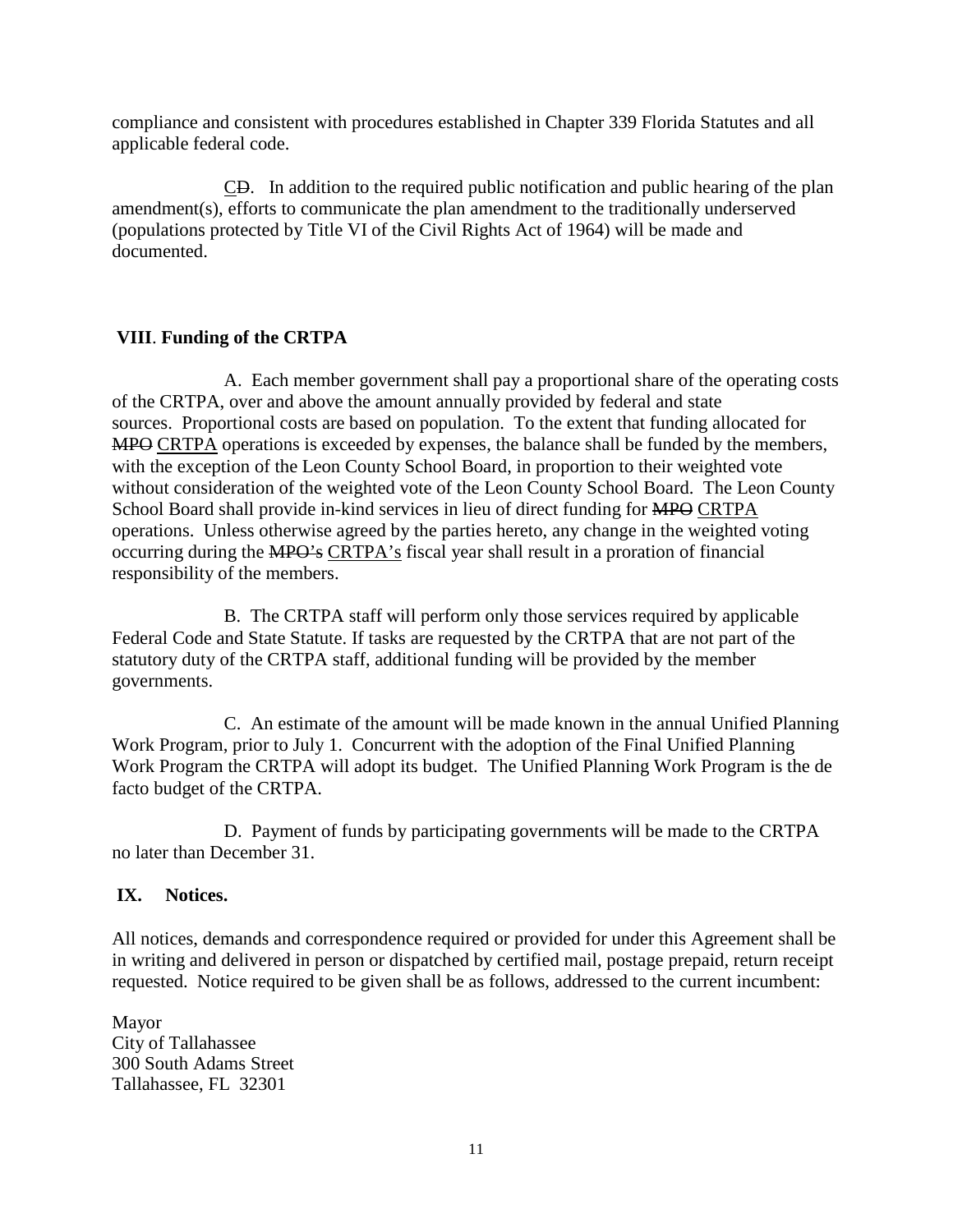City Attorney City of Tallahassee 300 South Adams Street Tallahassee, FL 32301

Chairperson Leon County Board of County Commissioners 301 S. Monroe Street, 5<sup>th</sup> Floor Tallahassee, Florida 32301 County Attorney Leon County 301 S. Monroe Street, Suite 202 Tallahassee, Florida 32301

Chairperson Gadsden County Board of Commissioners 9-B East Jefferson Street Post Office Box 1799 Quincy, Florida 32353-1799

Chairperson Wakulla County Board of County Commissioners 3093 Crawfordville Highway Post Office Box 1263 Crawfordville, FL 32326

Chairperson Jefferson County Board of County Commissioners 1 Courthouse Circle Monticello, FL 32344

Mayor City of Quincy 404 W. Jefferson Street Quincy, Florida 32351-2328

City Manager City of Quincy 404 West Jefferson Street Quincy, FL 32351-2328

Mayor City of Midway Post Office Box 438 Midway, FL 32343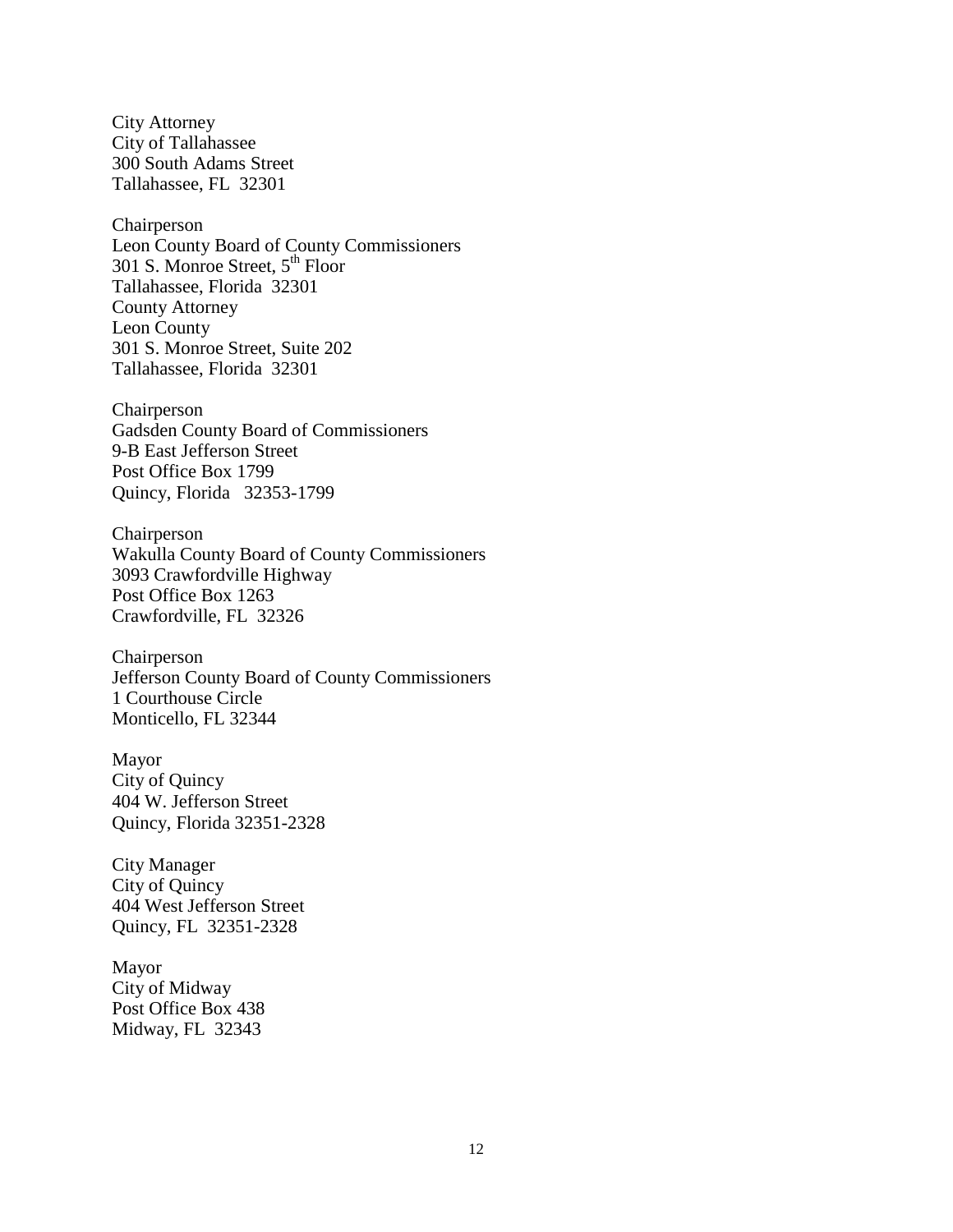City Manager City of Midway Post Office Box 438 Midway, FL 32343

Mayor Town of Havana P. O. Box 1068 Havana, FL 32333-1068

Town Manager Town of Havana P.O. Box 1068 Havana, FL 32333-1068

Mayor City of Chattahoochee P.O. Box 188 Chattahoochee, FL 32324

City Manager City of Chattahoochee P.O. Box 188 Chattahoochee, FL 32324

Mayor Town of Greensboro 150 E 11th Street Greensboro, FL 32330

Town Manager Town of Greensboro 150 E 11th Street Greensboro, FL 32330

Mayor City of Gretna Post Office Drawer 220 Gretna, Florida 32332

City Manager City of Gretna Post Office Drawer 220 Gretna, Florida 32332